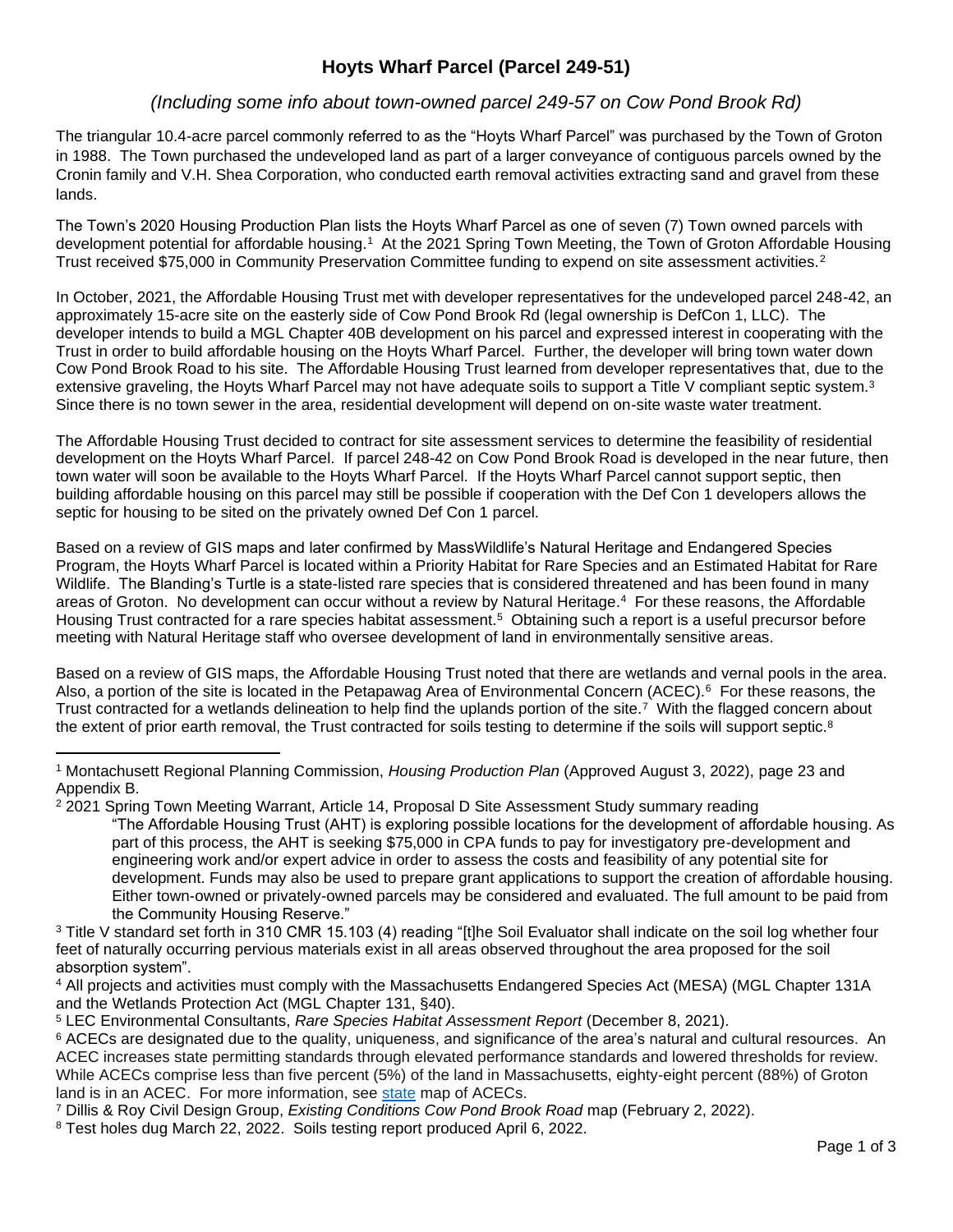The adjacent 23.6+/- acre parcel (Parcel 249-57) to the north of the Hoyts Wharf Parcel has frontage on Cow Pond Brook Road, is owned by the Town, and was also purchased in 1988 from the same owners of the played-out gravel operation. A portion of this Cow Pond Brook Rd. parcel is used for Town playing fields and there is a driveway off of Cow Pond Brook Road that allows access to the southern part of the Town's athletic fields. The probable uplands of the Cow Pond Brook Road site are adjacent to the probable available uplands on the Hoyts Wharf Parcel. Due to the adjacent uplands and the potential for access to the Hoyts Wharf Parcel through the Cow Pond Brook Road parcel, the Affordable Housing Trust asked contractors to investigate all of the Hoyts Wharf Parcel as well as portions of this Cow Pond Brook Road parcel.

### **Summary of Hoyts Wharf Parcel and undeveloped portion of Cow Pond Brook Road parcel 249-57 site characteristics:**

- 1. Access: Hoyts Wharf Parcel has frontage on Hoyts Wharf Road. Parcel 249-57 has frontage on Cow Pond Brook Road. Roads create a road mortality issue for turtles. For this reason, a cul-de-sac or non through road is preferred. For Natural Heritage, accessing the site through Cow Pond Brook Road is more sensitive from an endangered species standpoint. Therefore, Natural Heritage encourages access to the site via Hoyts Wharf Road.<sup>9</sup>
- 2. Topography: gentle slopes, some uplands and a lot of varied wetlands<sup>10</sup>.
- 3. Land cover: dominant land cover type is forest land of White Pine and Oak that covers 20.8 acres+/- of the approximately 34-acre (combined parcels) site.
- 4. Soils/Septic: No Town sewer available. Soils report shows 7 possible locations for septic mostly on the Hoyts Wharf Parcel with 3 other possible septic locations on the Cow Pond Brook Road parcel 249-57 much closer to the Town's athletic fields.<sup>11</sup>
- 5. Water: Residential development requires access to water. Town water may be extended to the site. If not, then the development must rely on well water.
- 6. Flooding: Westerly portion of the site toward Cow Pond Brook is within a designated FEMA flood plain. However, none of the uplands areas under consideration for development are subject to flooding according to FEMA records<sup>12</sup>.
- 7. Wetlands: extensive wetlands of various types including certified vernal pools, intermittent streams, marshes, and swamps. Dominant wetland cover type is deep emergent marsh which covers 4.7 acres+/- of the site.
- 8. ACEC: The westerly portion of the site is located in the Petapawag Area of Critical Environmental Concern. However, none of the uplands areas under consideration for development are within an ACEC.
- 9. Protected species issues: potential Blanding's turtle habitat is abundant at this site per habitat assessment.<sup>13</sup>

#### **Issues Encountered/Development Considerations**

**Soils/Septic:** On site waste water treatment is required since there is no available Town sewer. Soils report shows 7 possible locations for septic mostly on the Hoyts Wharf Parcel with 3 other possible septic locations on the Cow Pond Brook Road parcel 249-57 much closer to the Town's athletic fields. Due to Natural Heritage concerns, residential development would be restricted to the area containing the 7 septic locations on and near the Hoyts Wharf Parcel.

**Protected species issues:** Protected species issues are the most significant constraint on the development of this site. Despite the many acres and the numbers of uplands acres, residential development would be greatly limited. During a preliminary meeting that Affordable Housing Trust representatives had with Natural Heritage, a staffer commented that this is one of the more challenging sites he has come across.

<sup>&</sup>lt;sup>9</sup> Per December 13, 2021 meeting with Natural Heritage staff.

<sup>10</sup> See topographical information provided on Dillis & Roy Civil Design Group, *Existing Conditions Cow Pond Brook Road* map (February 2, 2022).

<sup>11</sup> Dillis & Roy Civil Design Group, *Existing Conditions Cow Pond Brook Road* map (February 2, 2022), updated on April 6, 2022 to show septic locations.

<sup>12</sup> See flood plain information provided on Dillis & Roy Civil Design Group, *Existing Conditions Cow Pond Brook Road* map (February 2, 2022).

<sup>13</sup> LEC Environmental Consultants, *Rare Species Habitat Assessment Report* (December 8, 2021), page 3.